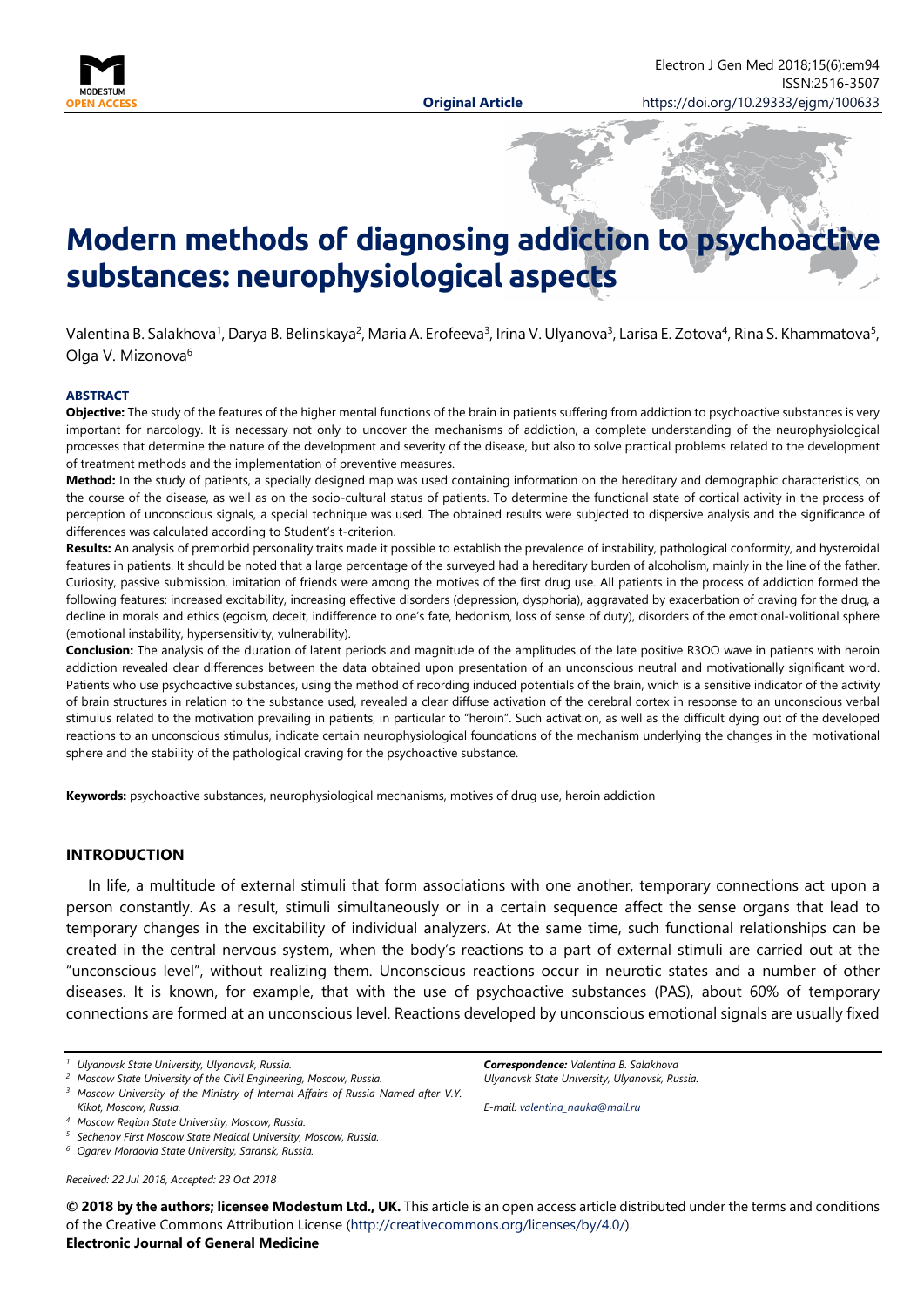in a long-term memory, wane with difficulty and can persist for a long time. To comprehend the signal, it is not enough to process information in the corresponding projection and associative cortical zones. An assumption is made that there is an additional nerve mechanism that ensures this process. Such a mechanism should integrate the neural activity of various parts of the cerebral cortex and subcortical structures, which would ensure the conscious perception of environmental stimuli. A mild sensory stimulus may cause activation of cortical neurons, but the space-time parameters of this excitation may not be sufficient for the stimulus to be realized. According to the existing opinion, this fact can serve as a physiological basis for the so-called unconscious perception (1).

Medical and biological studies conducted in a narcological clinic, indicate systemic disorders underlying persistent mental and physical dependence on psychoactive substances. At present, it is already possible and necessary to talk about drug addiction as an extremely complex disease, determined by a pathological craving for drugs, the development of a dysfunctional state when they are stopped to be used, and in extreme cases, mental degradation and persistent somato-neurological disorders that have a specific biological basis.

It has been shown that a person with this kind of intoxication first of all has disorders in the cognitive sphere, accompanied by disorders of attention, memory, perception processes, etc. (2, 3, 4). The importance of studying the effect of PAS on higher cortical functions also lies in the fact that under contemporary life conditions, a person requires a high level of attention, quick decision making, and a fairly high quality of processing large information streams. However, it is well known that narcotic substances act primarily on these functions. Therefore, the study of the features of the higher mental functions of the brain in patients suffering from addiction to PAS, is very important for narcology. It is necessary not only to uncover the mechanisms of the dependence formation, a more complete understanding of the neurophysiological processes that determine the nature of the development and severity of the disease, but also to solve practical problems related to the development of treatment methods and the implementation of preventive measures (5 -11).

# **MATERIALS AND METHODS**

One hundred patients with heroin addiction were examined - men aged 16 to 21, 2-3 weeks after the last use of the drug, when acute manifestations of the withdrawal syndrome were arrested, i.e. in the period of "post-abstinent state" (12). The subjects did not have pronounced somatoneurological pathology and associated mental illness. The duration of their addiction ranged from 6 months to 3 years (on average 1.5 years).

While examining patients, a specially designed map was used containing information on the hereditary and demographic characteristics, on the course of the disease, as well as on the socio-cultural status of patients. The analysis of the premorbid personality traits made it possible to establish the prevalence of instability, pathological conformity, and hysteroidal features in patients. It should be noted that a large percentage of the patients surveyed had a hereditary burden of alcoholism, mainly in the line of the father. Curiosity, passive submission, an imitation of friends were among the motives of the first drug use. In the process of drug addiction all patients formed the following features: increased excitability, increasing effective disorders (depression, dysphoria), aggravated by exacerbation of craving for the drug, a decline in morals and ethics (egoism, deceit, indifference to one's own fate, hedonism, the loss of sense of duty), disorders of the emotional-volitional sphere (emotional instability, hypersensitivity, vulnerability). A special technique was used to determine the functional state of cortical activity in the process of perception of unconscious signals. On the screen, located at a distance of 180 cm from the eyes of the subject, the words: common nouns and motivationally significant - "heroin", associated with the patient's experiences, were shown. The display time is 15 ms.

The subjects during the experiment recline with eyes open in a chair. Words appear alternately, in a random order, into different halves of the field of view to the right and left of the fixation point located in the center of the screen. Due to the fact that the display of the word is very short, it is perceived by the subjects as a dim flash. The adaptation process to darkness lasts 5-7 minutes. Before the study begins, the following instruction is given: "You have to look at the luminous point during the entire study. Periodically, words will appear to the right and left of it. You need to read and count them. Try not to turn your head".

Each study procedure includes two trials, the interval between which takes about 3 minutes. In the first test, induced potentials are recorded only for neutral words, in the second - for a neutral and motivationally significant word - "heroin", the place of presentation of which in the left and right fields of view was changed in each experiment. The responses generated by the cortex were averaged separately for motivationally significant and neutral words. The discharge electrodes were placed on the occipital (01, 02), central (C3, C4), as well as left and right associative areas (A1, A2) - in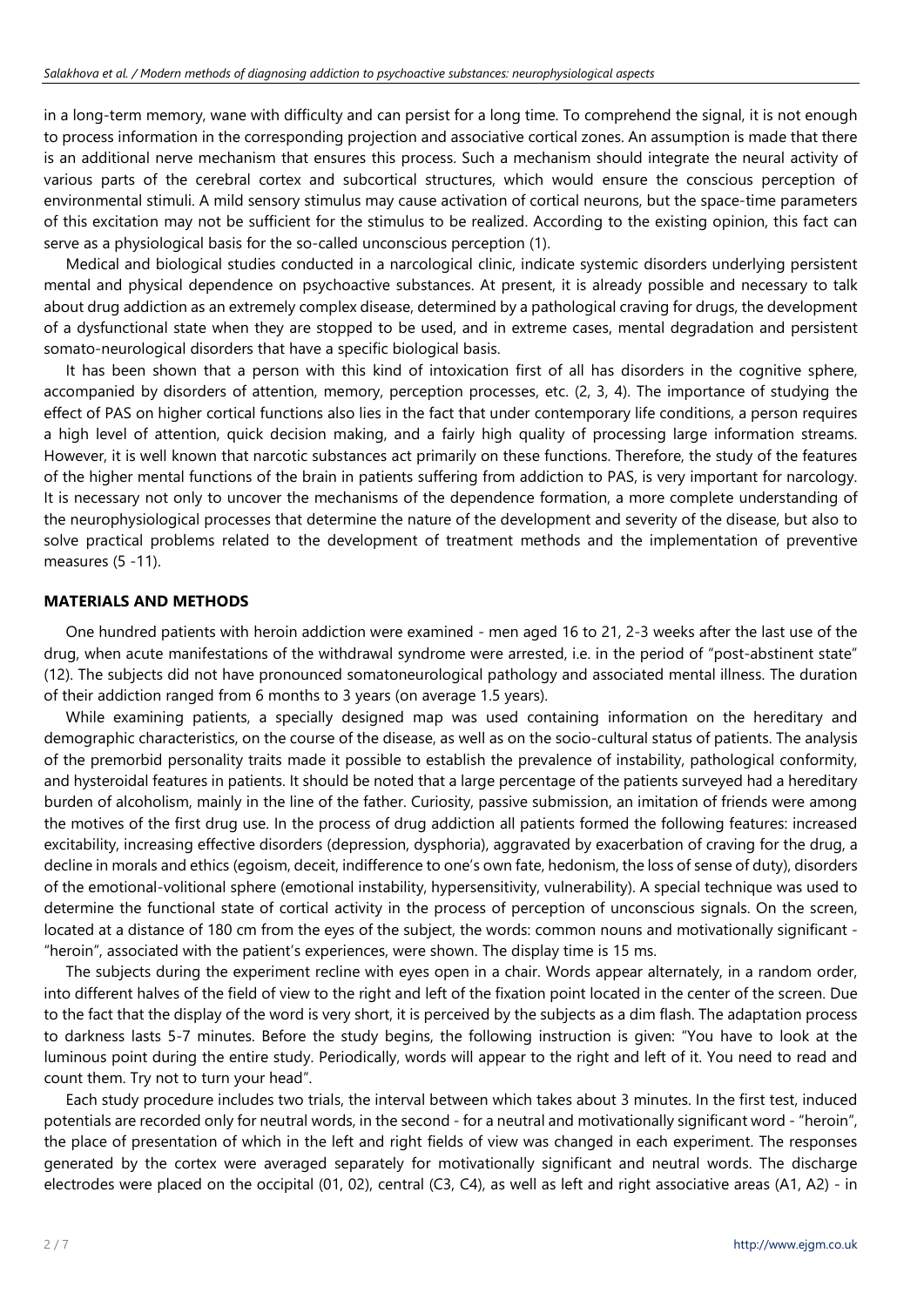

**Figure 1:** *The latent period of the P300 wave in response to neutral (I) and motivationally significant (II) unconscious words in patients with heroin addiction and the left (1) and right (2) occipital, central and associative areas of the cerebral cortex*

the middle of the distance between Pz (vertex) and the mastoid bone. Reference electrodes were placed on the left and right mastoid bones.

The latent period and the amplitude of the late positive P300 wave were automatically measured after the experimenter determined the peaks of the investigated wave and the peak of the previous oscillation on the graphic display. The obtained results were subjected to dispersive analysis and the significance of differences was computed according to Student's t-criterion. In all series of studies, the induced responses were compared to neutral words and to the motivationally significant word "heroin", as well as between the studied areas of the right and left hemispheres of the brain.

In addition, a psychological examination was carried out, which made it possible to identify the personality characteristics of patients, disorders in their motivational and emotional-volitional spheres, as well as the intellectualmnemonic level using modern methods of research. Critical and purposeful thinking, the consistency of judgments, and the ability of the patient to distinguish the essential signs of objects and phenomena were determined. The volume and stability of attention, memory were assessed.

## **RESULTS**

The analysis of the duration of latent periods and the magnitude of amplitudes of the late positive P300 wave in patients with heroin addiction revealed clear differences between the data obtained upon presentation of an unconscious neutral and motivationally significant word.

The P300 wave with a latent period of 330.0 +/- 4.0 ms is set off to an unconscious neutral word from the left occipital area and on the right side  $-350.0 + (-4.3 \text{ ms})$ , i.e., there is a significant lengthening of the latent period of the studied wave in the occipital area of the right hemisphere relative to its magnitude in the left hemisphere ( $F = 10$ , with p <0.01).

The assessment of the duration of the P300 wave latent period, in response to an unconscious neutral word recorded in the central regions of the left and right hemispheres, also showed its significant lengthening in the right hemisphere  $(340.0 +/- 4.0 \text{ ms.}$  and  $360.0 +/- 4$ , 0 ms, respectively) (F = 15; p < 0.01).

An analysis of the P300 wave latent period in response to a neutral word registered in the associative areas showed that in the associative area of the left hemisphere it was equal to 340.0 +/- 4.5 ms, and in the right associative region - 370.0 +/- 4.5 ms (F = 17; p <0.01), i.e. a significant increase in the latency of the late positive wave in the right hemisphere was again found (**Figure 1**).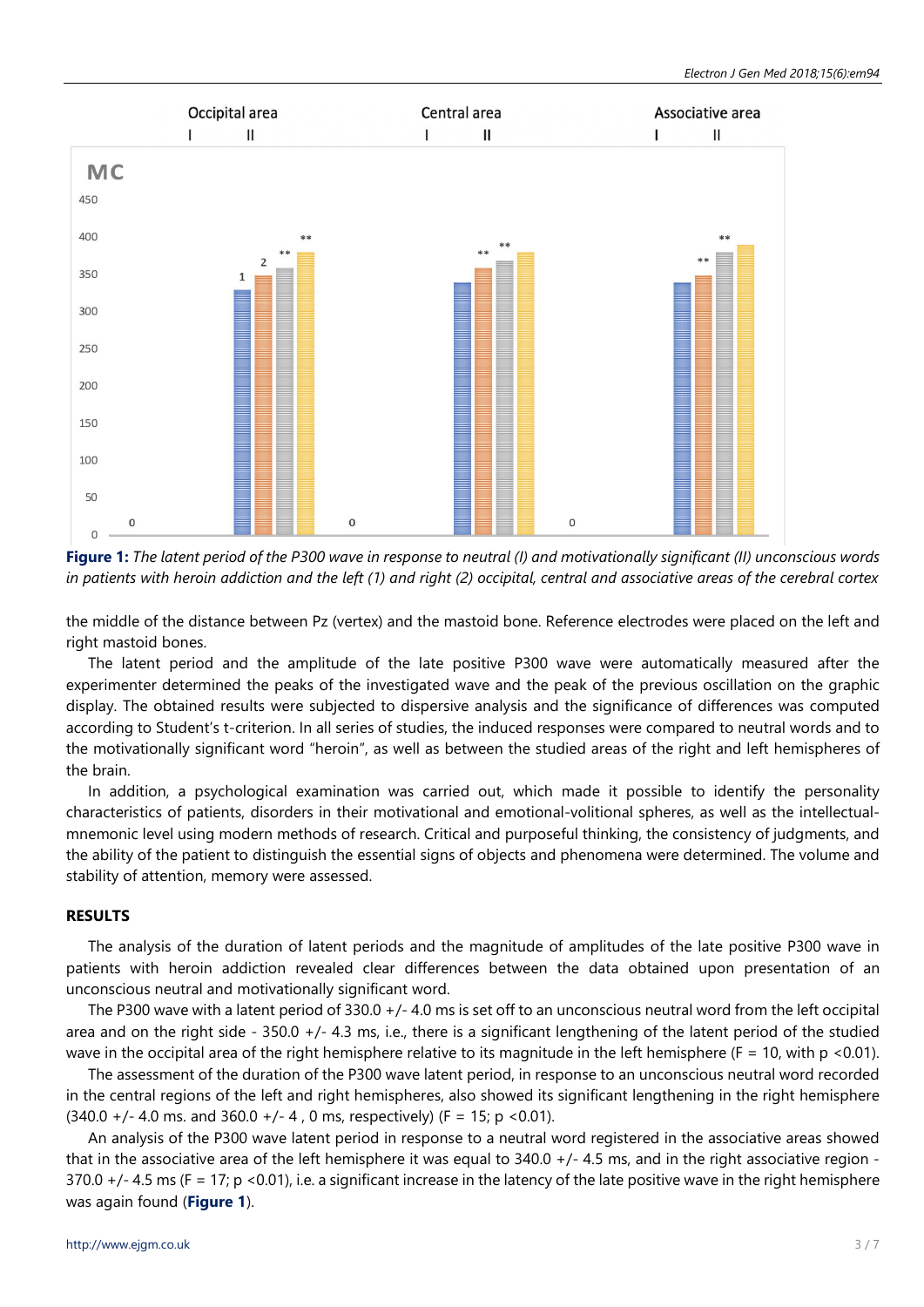

**Figure 2:** *P300 wave amplitude in response to neutral (I) and motivational-significant (II) unconscious words in patients with heroin addiction in the left (I) and right (II) occipital, central and associative areas of the cerebral cortex*

When assessing the response of the studied wave when a neutral stimulus was presented in different fields of view, it was found that the P300 wave is recorded in the left occipital area, the amplitude of which was 6.3 +/- 0.3 µV, and in the right - 6.9 +/- 0 , 2 mkv. Significant differences in the magnitude of the response between the right and left hemispheres were not found.

In the central areas of the cortex of the left and right hemispheres, it was found that the P300 wave in response to the neutral word on the left was 7.4 +/- 0.3  $\mu$ V, and on the right - 7.1 +/- 0.3  $\mu$ V, i.e. there were also no significant differences in the magnitude of the response between the right and left hemispheres.

As for the response received upon presentation of a neutral unconscious word, its magnitude in the associative area of the left hemisphere was 6.3 +/- 0.3  $\mu$ V, and in the associative area of the right hemisphere - 6.6 +/- 0.3  $\mu$ V. Significant differences between the right and left hemispheres have not been found (**Figure 2**).

Upon presentation of the unconscious motivationally significant word "heroin", the P300 wave is recorded in the left occipital area with a latent period of 360.0 +/- 3.0 ms, which is significantly longer than the latent period of the P300 wave recorded in the same area of the left hemisphere in response to a neutral word (330.0 +/- 4.0 ms. - p <0.01).

In response to an unconscious motivationally significant word in the right occipital area, the P300 wave has a latent period of 380.0 +/- 3.0 ms, which also turned out to be significantly longer than the duration of the LP when a neutral word was presented (350.0 +/- 4.3 ms. - p <0.01).

When evaluating the latent period of the P300 wave recorded in the central areas of the left and right hemisphere, the same tendency is revealed as in the occipital areas: in the left hemisphere, the latent period of the motivationally significant word has a latent period of  $363.0 +/- 4.0$  ms that is significantly more than the neutral word  $(340.0 +/- 4.0$ ms; p 0.0).

In the central area of the right hemisphere, the electrical response of the cortex is recorded for the word "heroin", the late positive wave of which developed with a latent period of 380.0 +/- 3.0 ms, which also significantly differs from the response to the presentation of a neutral word  $(360.0 + / - 4.0 \text{ ms})$ .

A similar relationship is observed in the associative areas of the left and right hemispheres. In the left associative area, the induced motivational word is recorded with a latent period of 380.0 +/- 5.0 ms, and of a neutral word is 340.0 +/- 5.9 ms; p 0.01. In the associative area of the right hemisphere, there is also a significant increase in the latent period of response to the motivationally significant word "heroin" relative to neutral, respectively: 395.0 +/- 4.5 ms; 370.0 +/- 4.5 ms: p 0.01.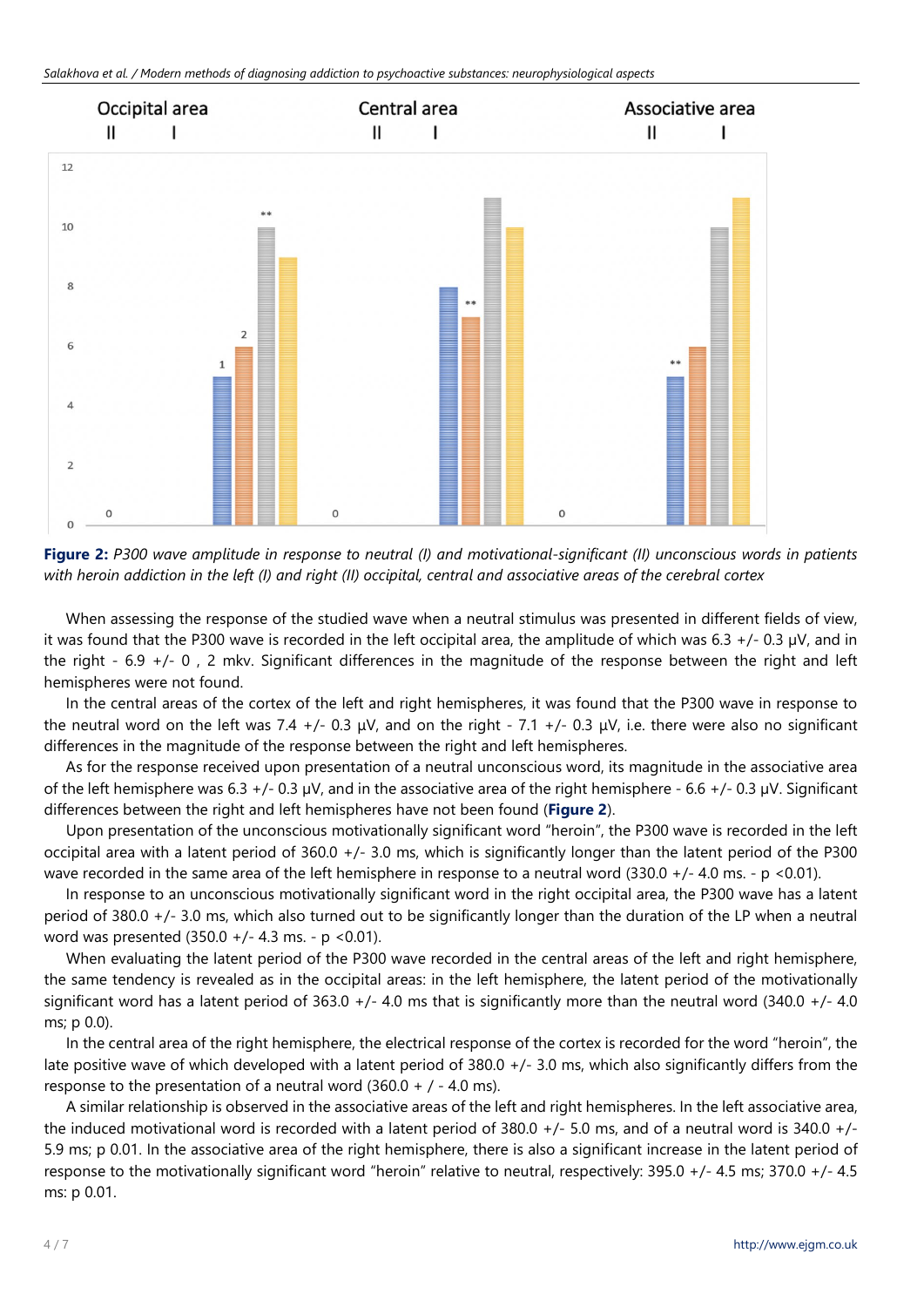The data obtained show that there is a disorder of interhemispheric asymmetry in patients with heroin addiction. It manifests itself in the presentation of both a neutral and motivationally significant word: the latent period of the P300 wave is significantly extended in all recorded areas, but in the right hemisphere this elongation is more pronounced than in the left, and this effect is more pronounced when presenting a motivationally significant word (**Figure 1**).

The results of the evaluation of the potential of the wave under study, when presenting a motivationally significant word in different fields of view, showed that its amplitude in the left occipital area is 10.0 +/- 0.3  $\mu$ V, and in the right -9.9  $+/-$  0.4  $\mu$ V, i.e. the amplitude of this wave in response to a significant motivational word increases both in the left and in the right hemispheres compared to the amplitude obtained for the presentation of a neutral word in the same areas on the left and right (6.3 +/- 0.3 and 6.9 +/- 02  $\mu$ V).

When analyzing the amplitude of the P300 wave, induced in response to a motivationally significant word that is recorded in the central areas of the left and right hemisphere cortex, it was found that in the left hemisphere it was 11.0  $+/-$  0.4 µV, and in the right hemisphere - 10, 7  $+/-$  0.35 µV (the differences are not significant). As for the magnitude of the P300 wave, obtained in response to the neutral word in the left and right central areas, their amplitude was 7.4 +/- 0.3  $\mu$ V and 7.1 +/-0.3  $\mu$ V, respectively (unreliable difference), that is the amplitude of this wave in response to a significant motivational word also increases in both the left and right hemispheres compared to the amplitude of the presentation of a neutral word.

In the left associative area in response to a motivationally significant word, the P300 wave is recorded with an amplitude of 10.7 +/- 0.4  $\mu$ V, and on the right - 10.9 +/- 0.3  $\mu$ V. Upon presentation of a neutral word from the left and right associative areas, potentials are recorded, the amplitudes of which were, respectively, 6.3 +/- 0.3 and 6.6 +/- 0.2  $\mu$ V, i.e. and in this case, the amplitude of this wave in response to a significant motivational word increases in both the left and right hemispheres compared to the presentation of a neutral word.

Thus, the influence of the emotional factor caused by an unconscious motivationally significant word ( $F = 16.58$ ; p <0.001) is highly statistically significant in response to the word "heroin", an increase in the P300 wave is observed in all recorded areas of the cortex (**Figure 2**).

Psychological research revealed cognitive disorders in all patients with heroin addiction. There is a tendency to a decrease in intellectual abilities. Thinking was characterized by concreteness, which was expressed in the fact that patients established links between phenomena on formal grounds and were not capable of doing abstraction operations. For many of them, such mental operations as analysis, synthesis and generalization were difficult to cope with.

All patients taking PAS, there was a loss of interest in public life. They had a narrow range of interests - all thoughts focused on drugs. The primitiveness of judgments, sticking to the "trifles" were observed. In the conversation, the patients quickly got tired, often could not concentrate on, or closely pay attention to the content of the conversation. While testing their memory, there was a disorder of the dynamics of memorization and a decrease in direct and mediated memory. Torpid thinking, poor imagination were characteristic manifestations of intellectual-mnestic disorders.

Studying their emotional-volitional sphere, emotional instability and hypersensitivity were noted. Patients often demonstrated bad mood, melancholy, anger, tearfulness. Affective fluctuations persisted for a long time, with a predominance of periods of dysphoricity, irritability, irascibility, which gave way to apathy and sluggishness.

Thus, the results of a psychological study confirmed the above-described electrophysiological disorders in patients using PAS and showed that with their chronic intoxication, there are primarily disorders in the cognitive sphere, manifested in a weakening of intellectual and mnestic activity, moral and ethical degradation, disorders of the emotional sphere.

## **DISCUSSION AND CONCLUSION**

Numerous studies indicate the possibility of perceiving the semantic properties of a word without its comprehending. Psychological studies on people with split brain hemispheres confirm this idea. Such people perceive individual words and react to them correctly, but without their determining. Experiments with the registration of evoked potentials of the cerebral cortex emphasize the same thing. It is very important, in our opinion, that such studies confirm the hypothesis expressed as far back as the 20-s by E.A. Kostandov (13) about the neurophysiological mechanism of the phenomenon of psychological defense. According to his point of view, raising the threshold of comprehension of the "emotional" word is due to the fact that it is still at the "preconscious level" perceived and "realized" by the cerebral cortex. An unconscious emotional verbal stimulus can also enliven temporary connections between the perceiving elements of the neocortex and the limbic system. Corticofugal excitation of the structures of the limbic system leads to the emergence of an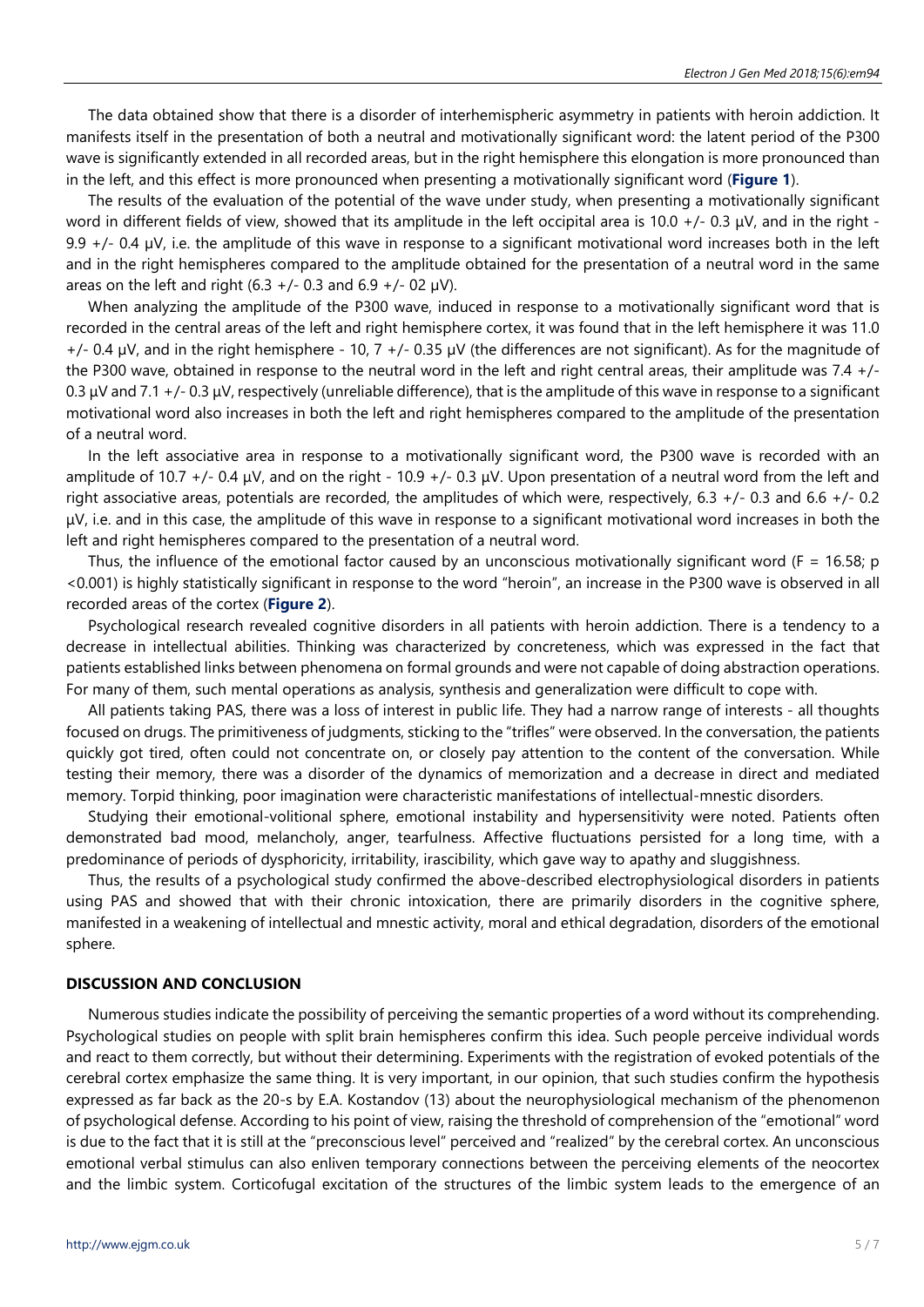ascending "nonspecific" impulsation, which through the reticular formation, and possibly directly, changes the activity of the cortical elements.

This identified feedback mechanism, due to which the cerebral cortex regulates the activity of its own neurons according to the signal value of the currently acting stimuli, is the possible basis for changing the thresholds of the emotional stimuli realization, in particular, verbal ones (14 - 19).

The studies conducted, especially with induced potentials on unconscious words, speak about the validity of the proposed hypothesis. In these works, important evidence was obtained that the emotional verbal stimulus, even before it was realized, could alter the activity of the cortical elements, which should also be reflected in the cortical mental functions.

The function of realizing an external stimulus, in this case a verbal one, and electrophysiological reactions to it, apparently, are carried out by different structural and functional levels that ambiguously change their activity under the influence of ascending impulses from the structures of the limbic-reticular complex.

It is believed that "the cortex is capable of perceiving peripheral stimuli without the appearance of an image, i.e. without the participation of sensory stellate neurons" (20). According to this interpretation, with mild, imperceptible stimuli, the netlike formation is not sufficiently activated, as a result of which the system of sensory stellate cortical neurons is not excited by these stimuli through specific paths (12, 21-24).

Considering the literature and the results of our study, as well as the data on the role of the limbic system in emotional processes, it can be assumed that these changes are reflected in the motivational sphere of patients with heroin addiction: in particular, they can play a certain role in the pathological craving for the drug.

The growth of the induced response to the motivational word "heroin" occurred in both hemispheres. At the same time, the smoothing of hemispheric ties was observed. Neurophysiological studies with alcohol intoxication using induced responses showed a significant decrease in the activity of the cerebral cortex, and to a large extent this decrease was manifested precisely in the area of the right hemisphere. Studies conducted on healthy people after drinking alcohol, as well as in patients with chronic alcoholism, also showed a lateralized effect of alcohol, manifested in greater suppression of the right hemisphere compared to the left (25-31).

Computer studies have revealed the presence of structural changes in the use of PAS, and clinical work has established the similarity of psychopathological syndromes with focal lesions of the right hemisphere with characteristic mental changes, such as complacency, euphoria, and a decrease in criticism, including to their condition (32, 33).

The above data indicates certain inter-hemispheric changes in the use of psychoactive substances. There are studies that have shown that in alcoholism, due to demyelination of peripheral nerves, partial sensory deprivation of the cortical ends of the analyzers can occur. The cortical activation revealed by us, apparently, can be one of the nervous mechanisms of a stable craving for alcohol, which is poorly corrected by the conscious experience of the patient.

Thus, in patients who use psychoactive substances, using the method of recording evoked potentials of the brain, which is a sensitive indicator of the activity of brain structures in relation to the substance used, a clear diffuse activation of the cerebral cortex has been revealed in response to an unconscious verbal stimulus related to the motivation prevailing in patients to "heroin" in particular. Such activation, as well as the difficult dying out of the developed reactions to an unconscious stimulus, indicate a certain neurophysiological mechanism underlying the changes in the motivational sphere and the sustainability of the pathological craving for a psychoactive substance.

# **ACKNOWLEDGEMENTS**

The publication was prepared in the framework of the project supported by the Grant President, order number МК-1562.2018.6

## **REFERENCES**

- 1. Ivanets NN, Vinnikova MA. Heroin addiction. Moscow: Medical practice. 2001.
- 2. Beritov IS. Structure and function of the cerebral cortex. Moscow: Science. 1969.
- 3. Erofeeva M, Khramtsova F. Social immunity youth. In Japanese Educational and Scientific Review. 2015;1(9):428- 436.
- 4. Klimenko TV. Addiction today. In Doctor. 1995;4:34-6.
- 5. Boelen P. Intolerance of uncertainty and emotional distress following the death of a loved one. In Anxiety Stress Coping. 2010;23(4):471-8. <https://doi.org/10.1080/10615800903494135> PMid:20455126